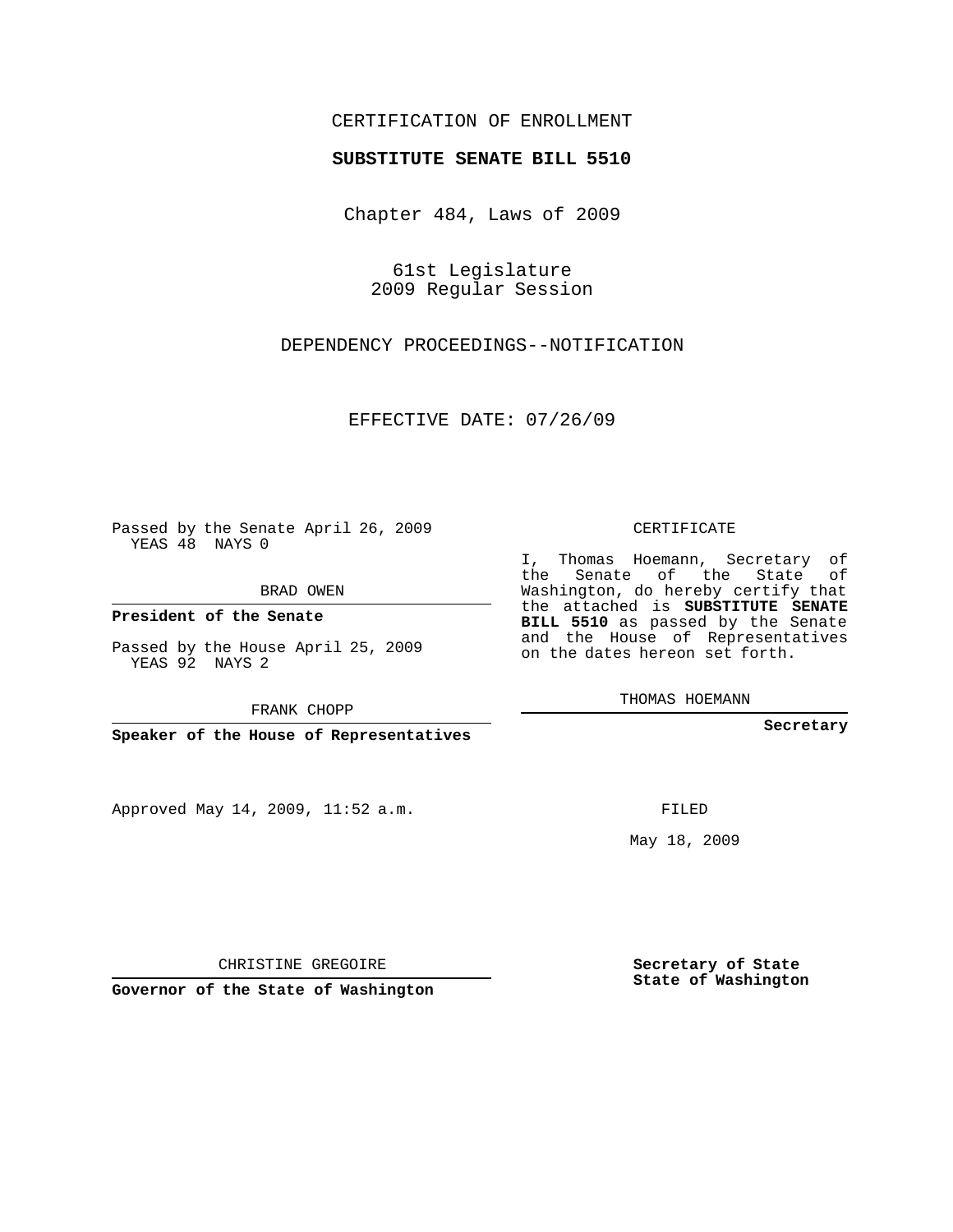## **SUBSTITUTE SENATE BILL 5510** \_\_\_\_\_\_\_\_\_\_\_\_\_\_\_\_\_\_\_\_\_\_\_\_\_\_\_\_\_\_\_\_\_\_\_\_\_\_\_\_\_\_\_\_\_

\_\_\_\_\_\_\_\_\_\_\_\_\_\_\_\_\_\_\_\_\_\_\_\_\_\_\_\_\_\_\_\_\_\_\_\_\_\_\_\_\_\_\_\_\_

AS AMENDED BY THE HOUSE

Passed Legislature - 2009 Regular Session

**State of Washington 61st Legislature 2009 Regular Session**

**By** Senate Human Services & Corrections (originally sponsored by Senators Stevens, Hargrove, Swecker, and Shin)

READ FIRST TIME 02/25/09.

 AN ACT Relating to notification in dependency matters; and adding a new section to chapter 13.34 RCW.

BE IT ENACTED BY THE LEGISLATURE OF THE STATE OF WASHINGTON:

 NEW SECTION. **Sec. 1.** A new section is added to chapter 13.34 RCW to read as follows:

 (1) After entry of a dispositional order pursuant to RCW 13.34.130 ordering placement of a child in out-of-home care, the department shall continue to encourage the parent, guardian, or custodian of the child to engage in services and maintain contact with the child, which shall be accomplished by attaching a standard notice to the services and safety plan to be provided in advance of hearings conducted pursuant to RCW 13.34.138.

 (2) The notice shall be photocopied on contrasting paper to distinguish it from the services and safety plan to which it is attached, and shall be in substantially the following form:

"NOTICE